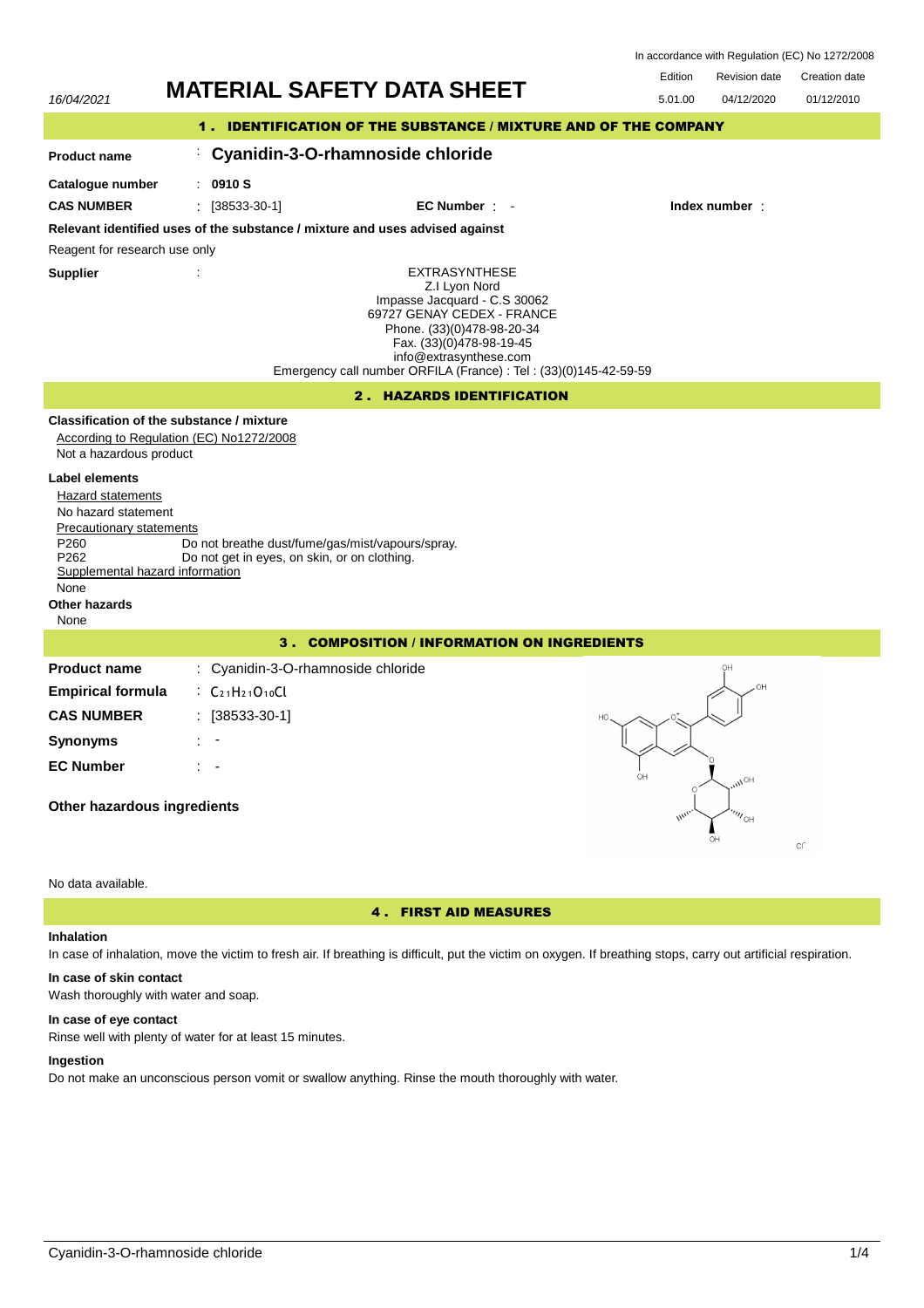#### 5 . FIRE-FIGHTING MEASURES

# **Extinguishing media**

Carbon dioxide, dry powder.

## **Special hazards arising from the substance**

Harmful/toxic vapours, carbon oxides may be released during the fire.

#### **Advise for fire-fighters**

Wear an autonomous breathing apparatus and suitable protection clothing against chemical agents.

#### 6 . ACCIDENTAL RELEASE MEASURES

### **Personal precautions**

Use personal protective equipment. Evacuate the personnel from the contaminated zone. Ensure adequate ventilation.

## **Environnemental precautions**

Keeping away from drains, surface and ground waters.

### **Methods and materials for containment and cleaning up**

Clean up without creating dust and place in adapted and sealed containers for elimination. Wash the contaminated aera with water and soap. Confine washing water and dispose of it complying with the local regulations. After cleaning, quickly eliminate traces of water with a product absorbing liquids (for example : sand, sawdust, universal binder, Kieselguhr).

## 7 . HANDLING AND STORAGE

## **Precautions for safe handling**

Avoid formation of dust. Avoid contact with skin and eyes. During handling, wear suitable personal protective equipment (see section 8). Follow the normal measures for preventive fire protection.

**Specific handling** No data available.

### **Specific end use(s)**

No data available

#### **Conditions for safe storage, including any incompatibilities**

Store in a cool well-ventilated place.

Keep container tightly closed in a dry place away from light.

Store at <-15°

## 8 . EXPOSURE CONTROL/PERSONAL PROTECTION

### **Respiratory protection**

Wear imperatively an appropriated mask/respirator, tested and approved by standards such as NIOSH (US) or CEN (EU).

#### **Hand protection**

Handle with protective gloves. The selected gloves have to satisfy the specifications of EU Directive 89/686/EEC and the standard EN 374 derived from it.

#### **Eye protection**

Wear safety glasses.

#### **Skin protection**

Wear suitable protective clothing according to the quantity and the level of activity of the substance at the workplace.

## 9 . PHYSICAL AND CHEMICAL PROPERTIES

#### **Information on basic physical and chemical properties**

| Physical state                         | : Powder             |
|----------------------------------------|----------------------|
| Color                                  | : No data available. |
| Solubility in                          | : No data available. |
| Melting point                          | : No data available. |
| Initial boiling point                  | : No data available. |
| Flash point                            | : No data available. |
| рH                                     | : No data available. |
| Partition coefficient: n-octanol/water | : No data available. |
| Auto-ignition temperature              | : No data available. |
| Decomposition temperature              | : No data available. |
| Viscosity                              | : No data available. |
| Other information                      |                      |

No data available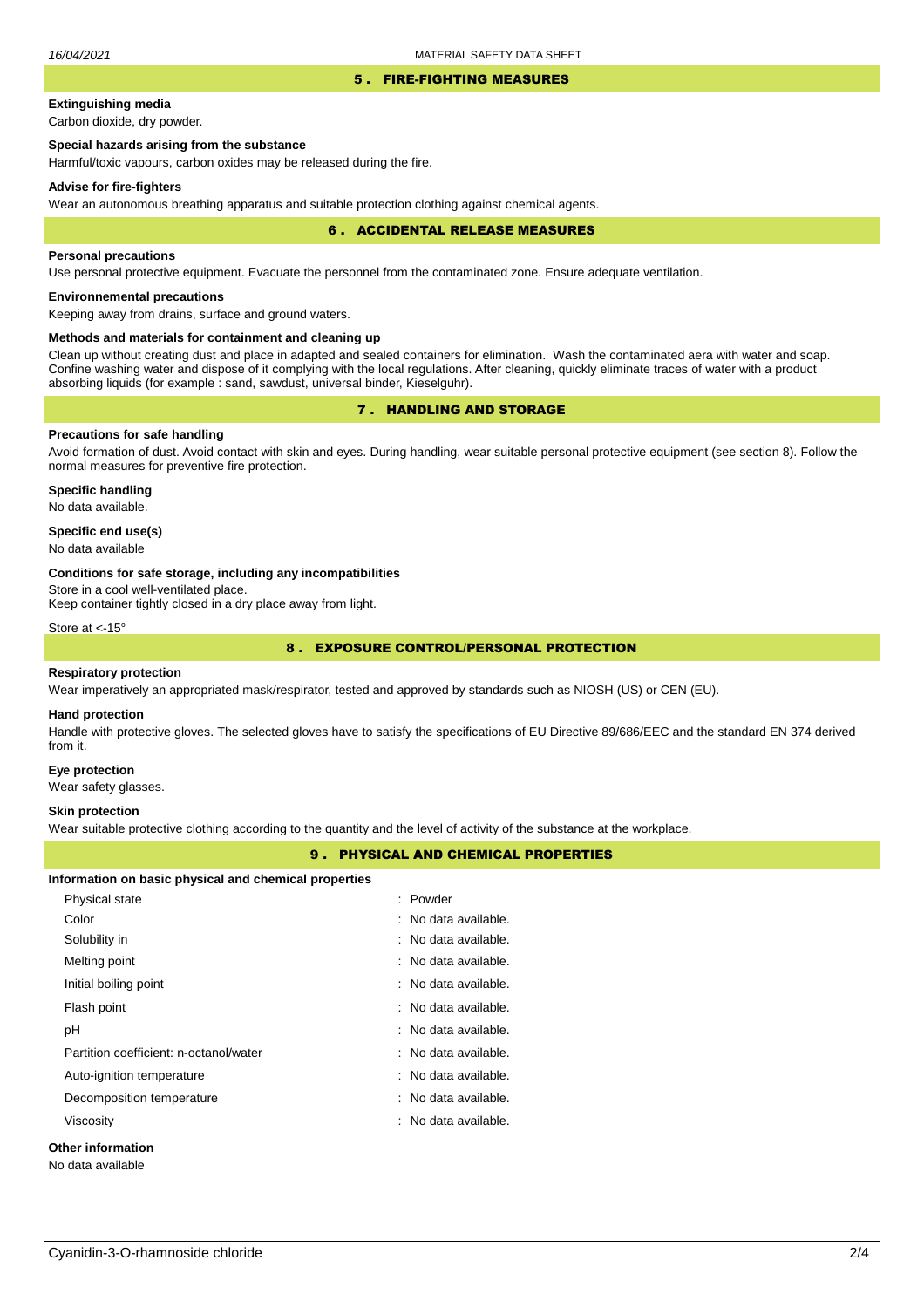### 10 . STABILITY AND REACTIVITY

## **Reactivity**

No data available.

### **Chemical stability**

Stable under recommanded storage conditions.

#### **Possibility of hazardous reactions**

No hazardous reactions during storage and handling complying with the instructions.

**Conditions to avoid**

No data available.

**Incompatible materials**

No data available.

#### **Hazardous decomposition products**

No hazardous decomposition products if the instructions for handling and storage are respected. During high overheating of the substance or during a fire, hazardous decomposition products may be produced.

## 11 . TOXICOLOGICAL INFORMATION

### **Acute oral toxicity**

No data available.

## **Acute dermal toxicity**

No data available.

### **Acute inhalation toxicity**

No data available.

### **Skin Corrosion**

No data available.

#### **Skin Irritation**

No data available.

#### **Serious Eye Damage**

No data available.

## **Eye Irritation**

No data available.

### **Respiratory Sensitisation**

No data available.

### **Skin Sensitisation**

No data available.

### **Germ Cell Mutagenicity**

No data available.

### **Carcinogenictiy**

No data available.

## **Reproductive Toxicity**

No data available.

# **Specific Target Organ Toxicity - Single Exposure**

No data available.

### **Specific Target Organ Toxicity - Repeated Exposure**

No data available.

### **Aspiration Hazard**

No data available.